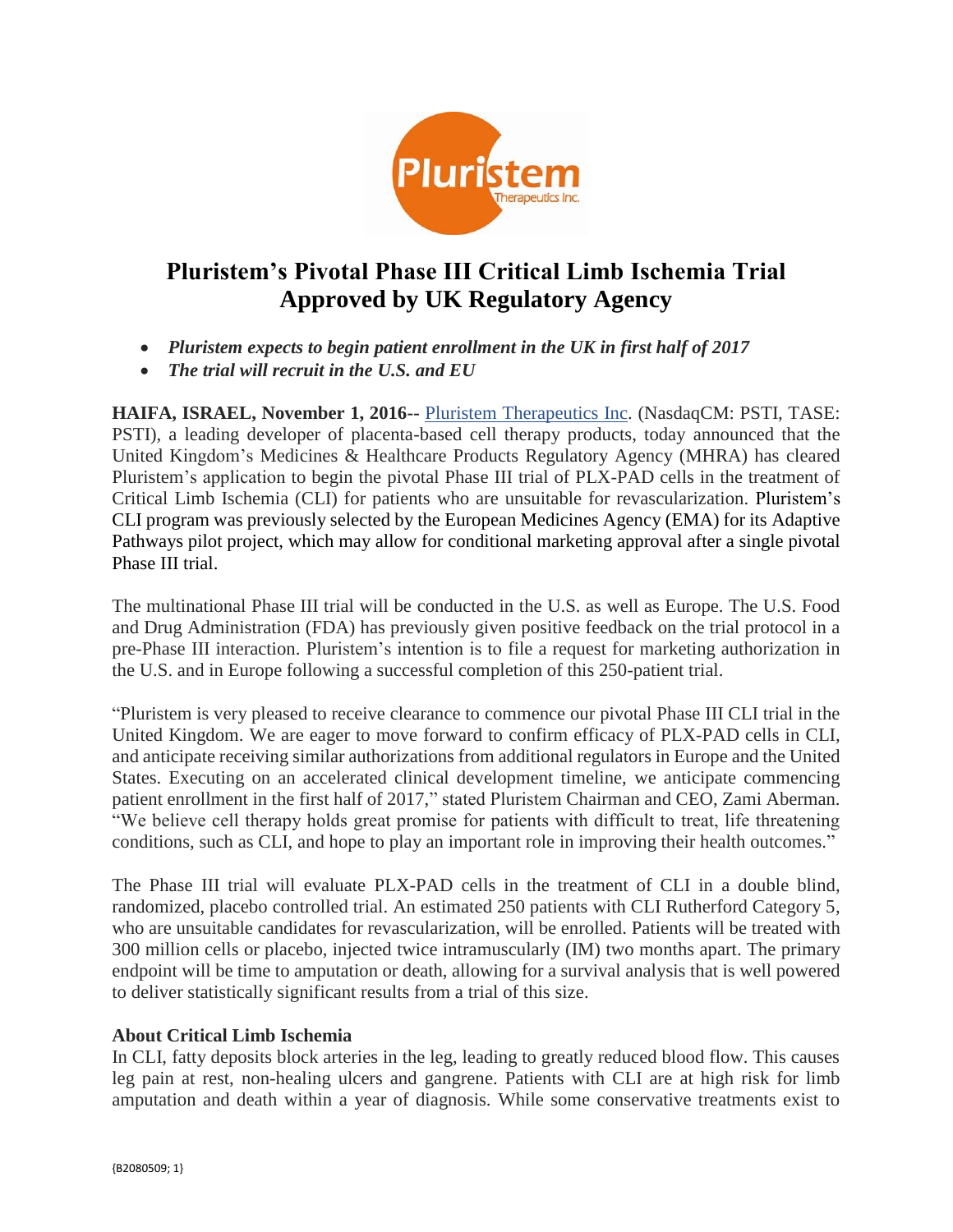relieve pain and provide local ulcer care, most patients will ultimately need a revascularization procedure. Many, however, are not suitable candidates for revascularization, and have high rates of major amputations (up to 40% at six months from diagnosis).

### **About the Adaptive Pathways Pilot Project**

The purpose of EMA's Adaptive Pathways pilot project is to shorten the time it takes for innovative medicines to reach patients with serious conditions that lack adequate treatment options. The pathway is open to clinical programs in early stages of development only. After a therapy is selected for the program, the Adaptive Pathways group conducts high level discussions and provides guidance to the applicant regarding the formal regulatory processes that precede a trial, targeting early approval and further expansion of the indications.

## **About Pluristem Therapeutics**

Pluristem Therapeutics Inc. is a leading developer of placenta-based cell therapy products. The Company has reported robust clinical trial data in multiple indications for its patented PLX (PLacental eXpanded) cells. The cell products release a range of therapeutic proteins in response to inflammation, ischemia, hematological disorders, and radiation damage. PLX cell products are grown using the Company's proprietary three-dimensional expansion technology. They are offthe-shelf, requiring no tissue matching prior to administration.

Pluristem has a strong intellectual property position; Company-owned and operated, GMPcertified manufacturing and research facilities; strategic relationships with major research institutions; and a seasoned management team.

#### **Safe Harbor Statement**

This press release contains forward-looking statements within the meaning of the "safe harbor" provisions of the Private Securities Litigation Reform Act of 1995 and federal securities laws. For example, we are using forward-looking statements when we discuss the design and endpoints of our Phase III trial of PLX-PAD cells in the treatment of CLI, the expected timing for commencing enrollment, and our plan to conduct the trial in the U.S. and in Europe; when we discuss our intention to file a request for marketing authorization in the U.S. and in Europe following a successful completion of the trial; when we discuss our anticipation to receive similar authorizations from additional regulators in Europe and the U.S.; and when we discuss the potential of cell therapy to treat life threatening conditions and improve health outcomes. These forward-looking statements and their implications are based on the current expectations of the management of Pluristem only, and are subject to a number of factors and uncertainties that could cause actual results to differ materially from those described in the forward-looking statements. The following factors, among others, could cause actual results to differ materially from those described in the forward-looking statements: changes in technology and market requirements; we may encounter delays or obstacles in launching and/or successfully completing our clinical trials; our products may not be approved by regulatory agencies, our technology may not be validated as we progress further and our methods may not be accepted by the scientific community; we may be unable to retain or attract key employees whose knowledge is essential to the development of our products; unforeseen scientific difficulties may develop with our process; our products may wind up being more expensive than we anticipate; results in the laboratory may not translate to